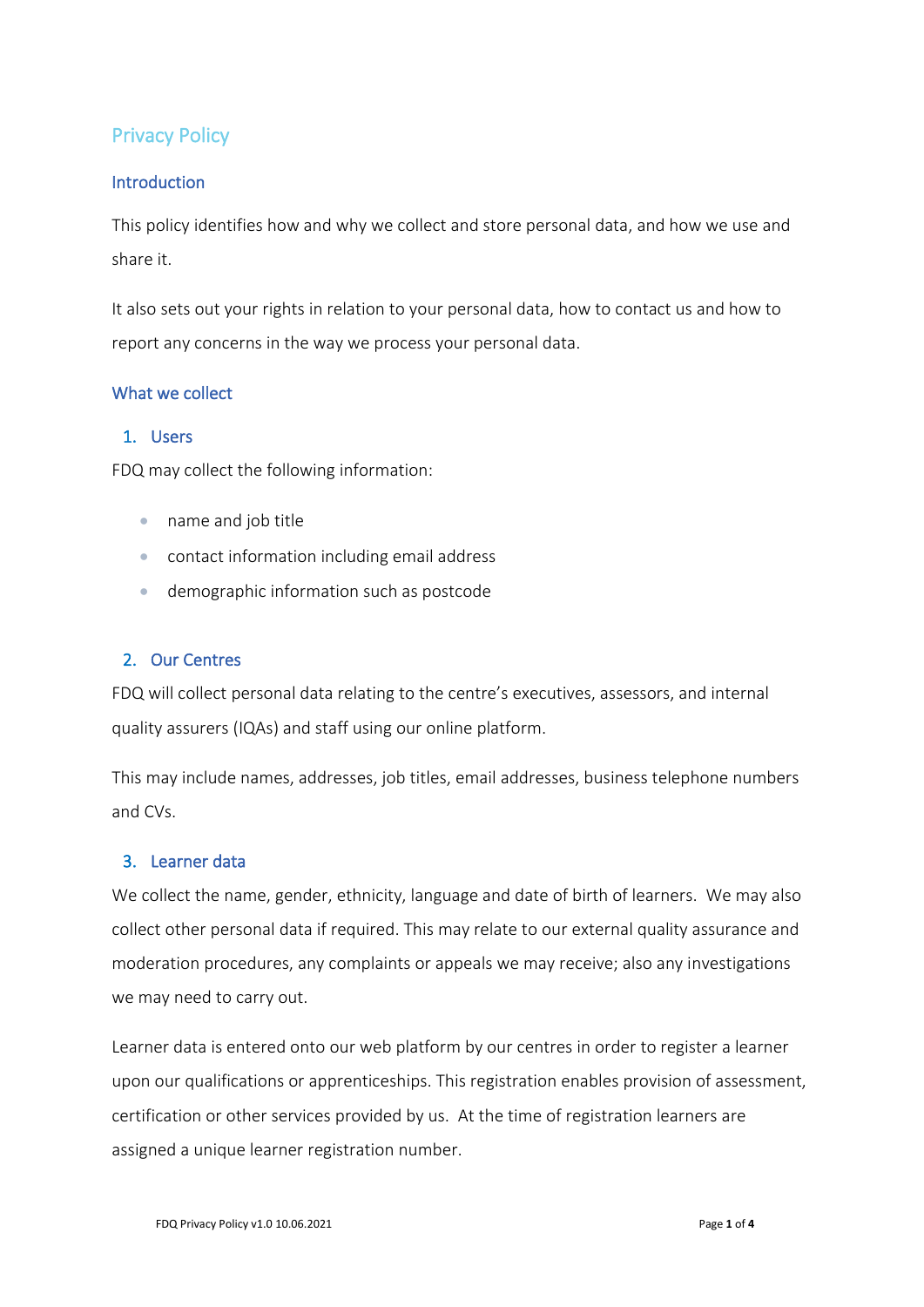We may also be provided with sensitive personal data to support requests for reasonable adjustments or for investigations, complaints, or appeals. This sensitive data should only be provided by your centre to FDQ, if they have your consent to share it with us.

#### How do we use your personal data?

FDQ can only make use of personal data with reference to one of the stated conditions for processing as listed within the Data Protection Act 2018. Where possible we will ask for your consent before use of your personal data. Consent is and will always be optional.

We may use the personal data provided where necessary for our legitimate interests as an AO and EPAO.

Personal data will be held for the qualifications or apprenticeships that a learner has been registered for. It will be used by FDQ to manage the registration and any other services required including assessment, quality assurance, appeals and complaints. If provided, reasonable adjustment details will be reviewed to apply to the assessment process. The data will also be used to provide a certificate of achievement and other proofs of learning.

We may also process your personal data if required by law, including to respond to requests by government or law enforcement authorities, or for the prevention of crime or fraud.

#### Who do we share your personal data with?

FDQ will not sell your personal data to any other party.

We may be required to share your personal data with our regulators and other government departments in line with our operating conditions.

If necessary we may also share data with legal and other professional services contracted to us in connection with provision of learning, assessment, and training products and services such as markers, moderators and assessors. We will ensure there is a contract in place with such third parties which include obligations in relation to the confidentiality, security, and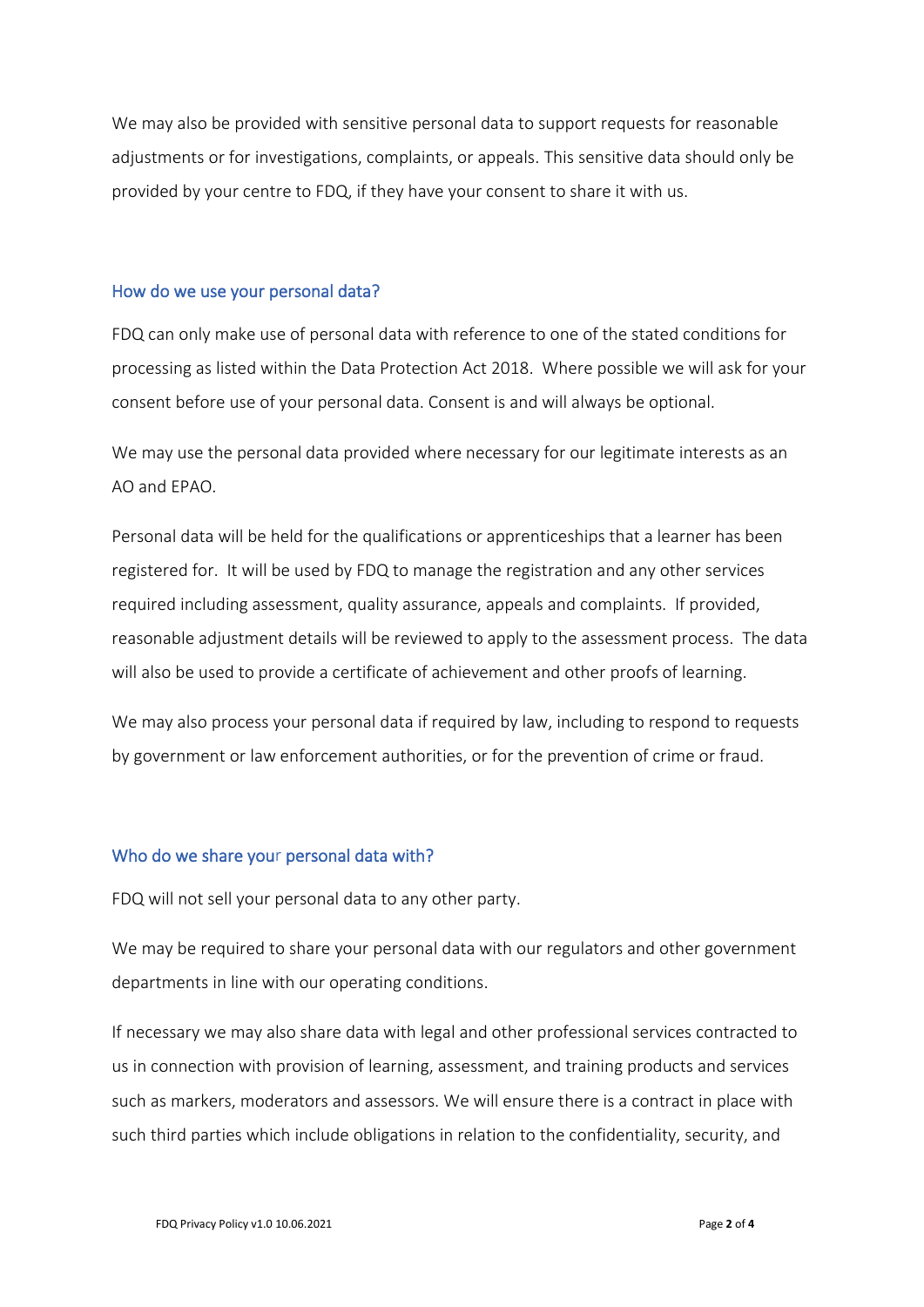lawful processing of any personal data shared with them. We will not share your personal data with any other third parties unless we are required to do so by law.

We do not currently use or expect to use any third parties located outside the European Economic Area.

We take all reasonable steps to ensure that our staff protect your personal data and are aware of their information security obligations. We limit access to your personal data to those who have a genuine business need to know it.

#### How long will we keep your personal data?

We will retain personal data relating to learning, assessment, and certification to enable us to provide information about your learning or a replacement certificate.

We will also retain personal data relating to our quality assurance processes, appeals, or and investigations. This will ensure we are able to comply with any contractual, legal, audit and other regulatory requirements or any orders from competent courts or authorities.

#### Where do we store your personal data and how is it protected?

FDQ has put in place a series of technical and organisational measures to protect and safeguard all data it holds. For example, data is securely stored in our dedicated data centre, where appropriate data and devices are encrypted, staff receive training and briefings on information security and data handling

We take reasonable steps to protect your personal data from loss or destruction. We also have procedures in place to deal with any suspected data security breach. We will notify you and any applicable regulator of a suspected data security breach where we are legally required to do so.